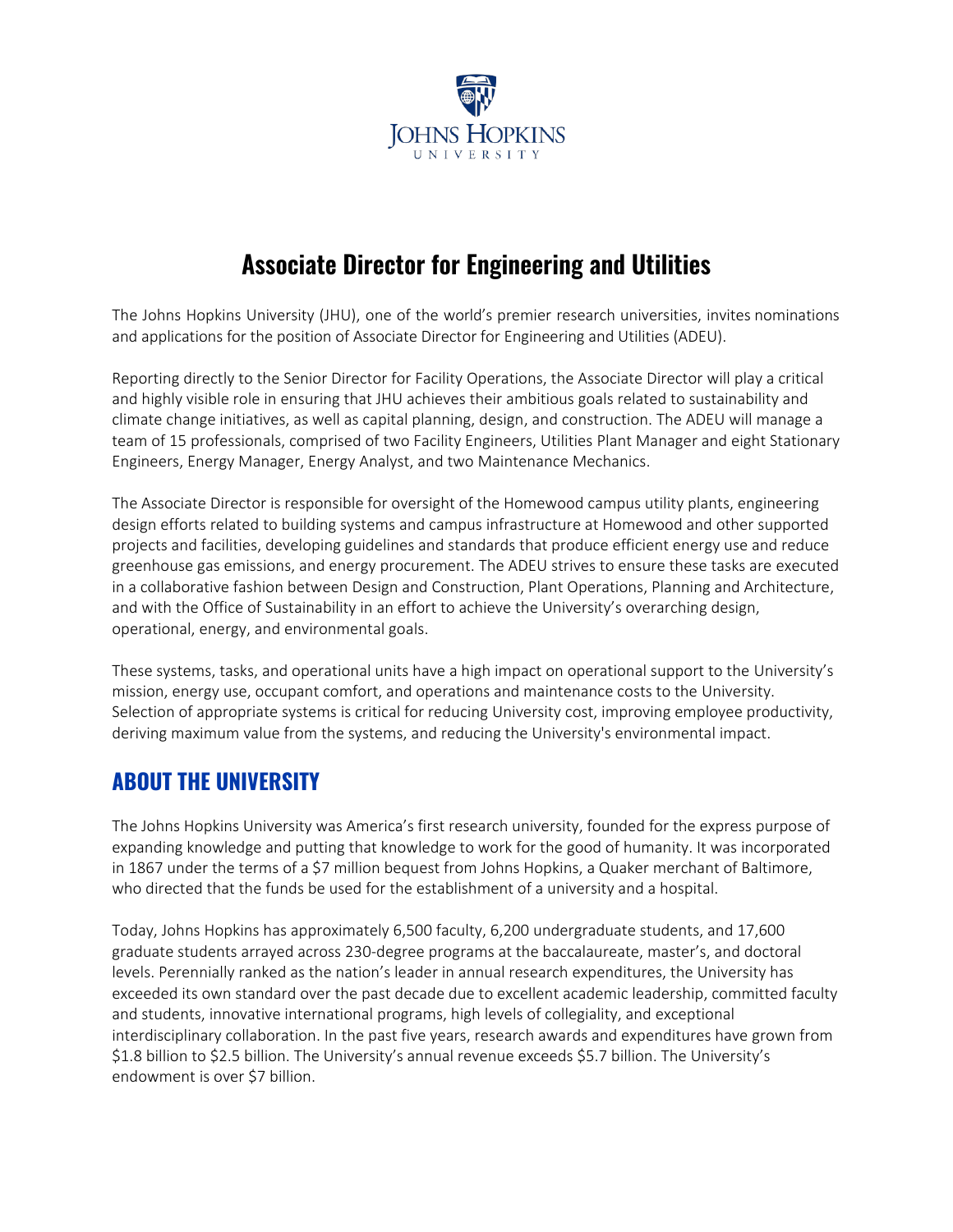Led since 2009 by President Ronald J. Daniels, Johns Hopkins is extraordinarily entrepreneurial and excellence-driven. This entrepreneurial spirit generates the innovation for which Johns Hopkins is known internationally—innovation that often happens through collaborations which harness complementary strengths to find solutions to our greatest societal, philosophical, and scientific challenges.

## **THE OFFICE OF FACILITIES AND REAL ESTATE**

Johns Hopkins [Facilities & Real Estate](https://www.jhfre.jhu.edu/index.html) (JHFRE) provides full facility operations support services for the Johns Hopkins Homewood campus, as well as planning, design, and construction for the schools and divisions across the Johns Hopkins enterprise, including Washington, D.C. and Montgomery County. Additionally, JHFRE provides leasing and property management for the University as well as the Health System and its affiliates. Also within JHFRE is the Office of Sustainability, offering University-wide services.

JHFRE provides the expertise, policies, and standards required to plan, design, construct, operate, maintain, and renew the physical assets of the University's Homewood Campus, and additionally provides planning, design, construction, and management support at the Peabody Institute, Carey Business School, School of Nursing, Nitze School of Advanced International Studies, Montgomery County, Nanjing, and Bologna campuses.

### Services Include:

- [Plant Operations](https://www.jhfre.jhu.edu/services/plant_operations/index.html)
- [Planning & Architecture and Design & Construction](https://www.jhfre.jhu.edu/services/Planning_and_Architecture/index.html)
- [Event Support](https://www.jhfre.jhu.edu/services/event_support/index.html)
- [Space Management](https://www.jhfre.jhu.edu/services/space_management/index.html)
- [Parking & Transportation](http://www.ts.jhu.edu/)
- Real Estate [& Property Management](https://www.jhfre.jhu.edu/services/real_estate/)
- [Sustainability](https://sustainability.jhu.edu/)

Operations and Maintenance services focus on the Homewood Campus and nearby buildings, but requests for service for other JHU campuses include East Baltimore, Bayview, and the Peabody Conservatory.

#### **Mission**

Our mission is to plan, create, operate, and maintain exemplary physical environments to support the Johns Hopkins mission.

### Vision

The vision of Johns Hopkins Facilities & Real Estate is to deliver responsive service with excellent outcomes.

This is accomplished by making certain we have an educated, trained, and experienced group of dedicated professionals who believe in what they do. From designing new buildings and keeping them clean and comfortable, to overseeing the most efficient routes of the Blue Jay Shuttle, to finding space for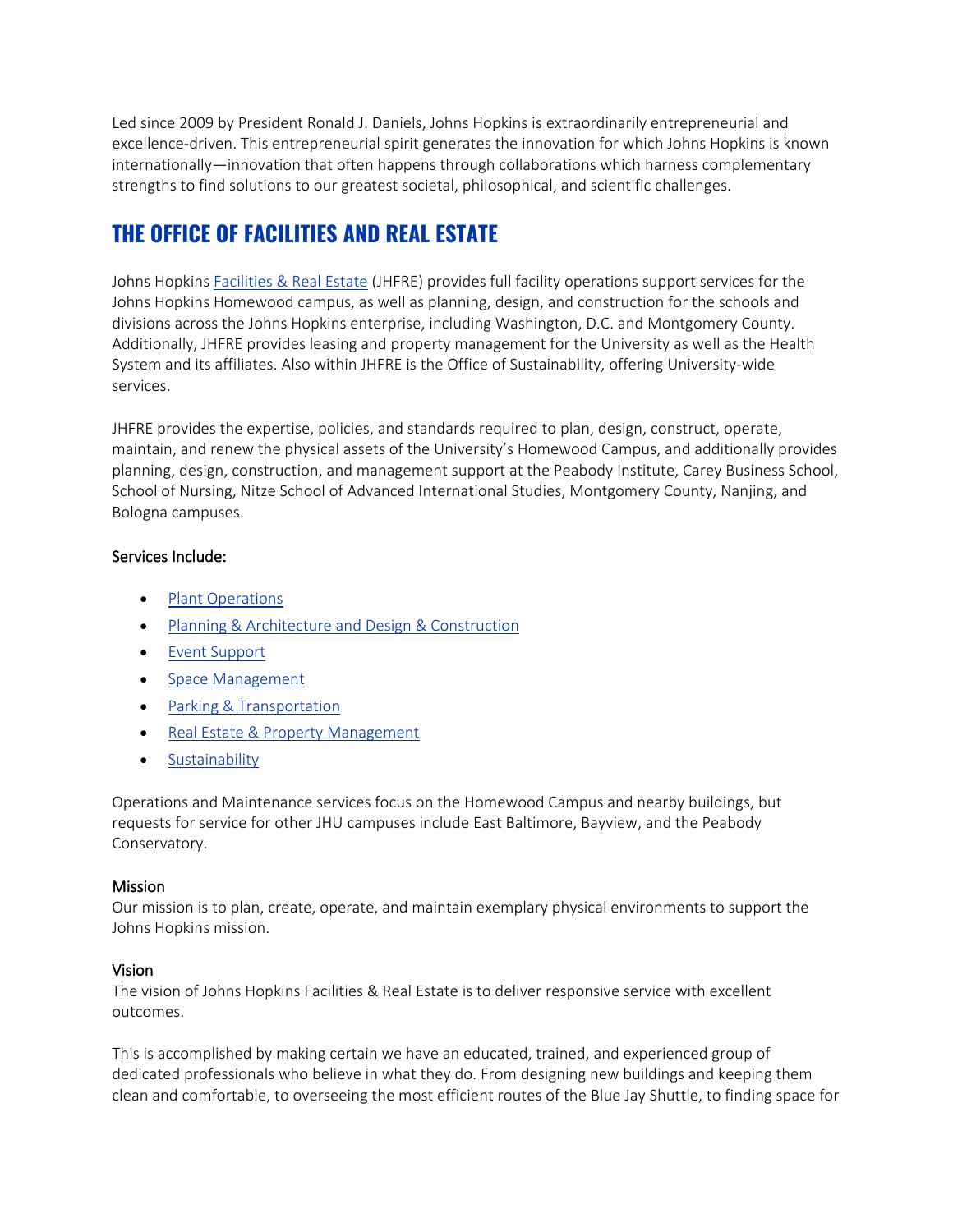new endeavors and saving resources through environmental stewardship, our staff must always be prepared to listen to our customers and apply their collective skill, knowledge, experience, and decisionmaking to each and every engagement. We do this by keeping our division's three goals central in every discussion:

- 1. To provide consistently positive customer experiences.
- 2. Lead and support strategic University initiatives through exceptional collaboration, execution, and stewardship.
- 3. Foster a positive and inclusive workplace that engages and develops our employees.

### **ROLE OF THE ASSOCIATE DIRECTOR FOR ENGINEERING AND UTILITIES**

The ADEU represents the [Johns Hopkins Facilities & Real Estate](https://www.jhfre.jhu.edu/index.html) (JHFRE) in planning efforts for major and minor design and renovation projects on the historic JHU Homewood campus with occasional oversight for Capital Projects on the East Baltimore campus, the Peabody campus, and Washington D.C. The ADEU will use their influence during the project planning stages to introduce sustainable concepts with a strong focus on energy efficiency and reliable utility systems.

The ADEU will oversee the Homewood campus utility plants department to ensure reliable service, efficient operations, and safety protocols are in place to support the University's research and education mission. This includes three utility plants serving the Homewood Campus. These plants have a combined total operating budget of approximately \$12.5 million and are managed by a Utilities Plant Manager, eight operating engineers, and two mechanics. Responsibility includes operations, maintenance, and capital planning for plant production, control systems, and distribution systems for all campus utilities.

The ADEU will serve as an in-house authority on planning efforts and engineering and design solutions (materials, systems, coordination, project delivery, commissioning, etc.) for University Facility Operations and Design & Construction units, division representatives, other stakeholders, and with outside consultants to ensure design and construction work conforms to University standards, sound engineering practice, and the University's sustainability and environmental goals. Responsibilities include internal planning and design consultations; leadership and guidance for procurement of design consultants; advisory participation throughout the planning and design process; review and analysis of design and construction documents prepared for the University by outside consultants; participation in construction oversight; and development of policies, procedures, standards, and process improvements. The ADEU will work directly with the JHFRE/Design & Construction department's project managers who are typically responsible for overall project management.

The ADEU will support the Office of Sustainability in developing comprehensive programs and setting goals designed to achieve the University's climate change initiatives.

The ADEU will initiate, execute, and/or oversee programming and planning efforts in support of capital plan development and implementation and the University's energy use and procurement strategies (i.e. commissioning, utility capacity, energy reduction, fuel and electric contract purchases, etc.).

From time to time, where the utilization of internal resources is merited, the ADEU will undertake and execute design, construction documents, and construction administration efforts.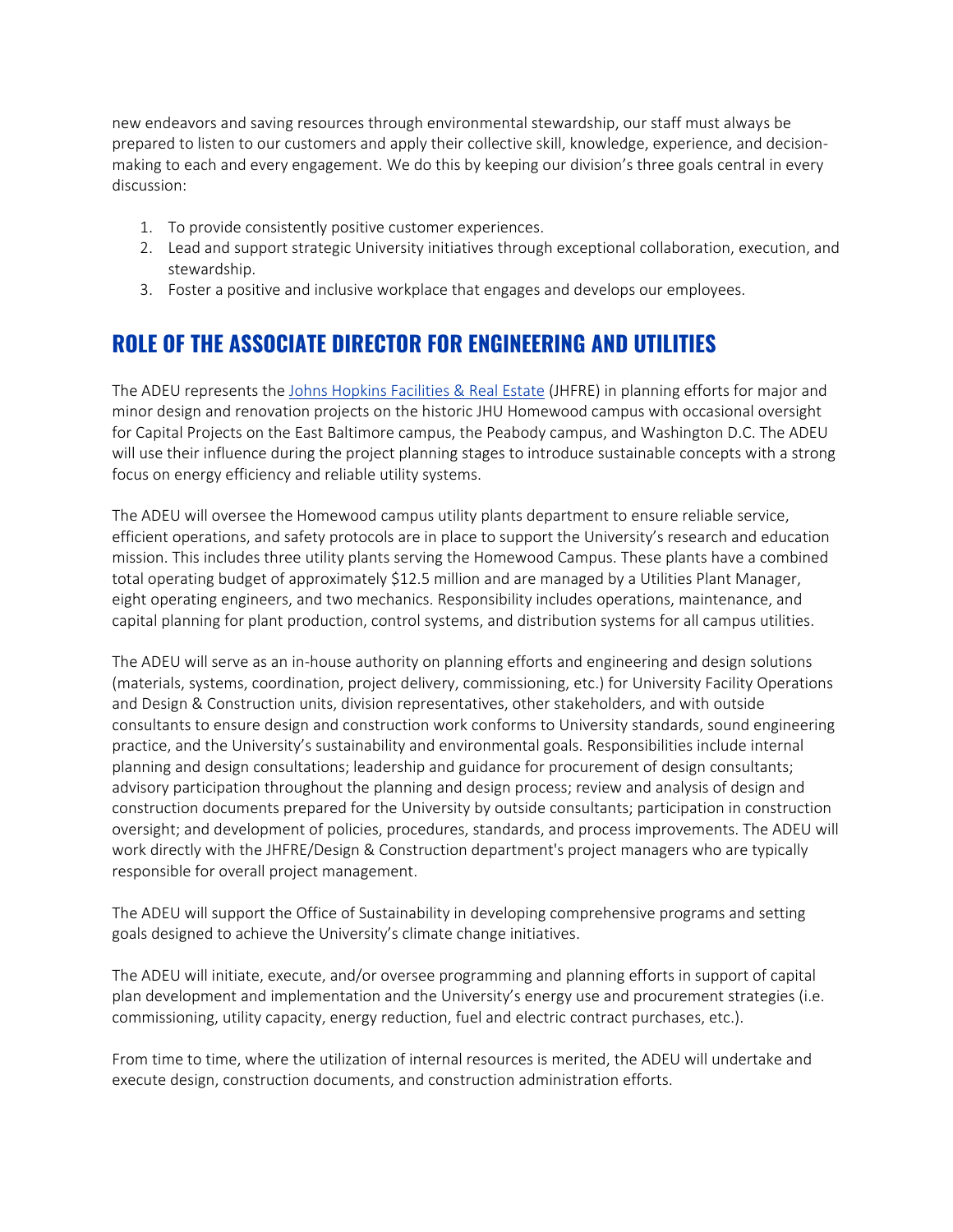# **ESSENTIAL JOB FUNCTIONS**

- Work with University stakeholders, JHFRE Planning & Architecture and Design & Construction staff, and external consultants to develop and document design standards for new construction and renovation that support the Campus Plan goals and objectives, are durable and financially appropriate, and reflect sound engineering practice.
- Perform analyses of existing building systems to inform recommendations regarding design, functionality, and performance. This may include engaging outside consultants for testing, planning or design studies, and engineering support. Systems to be evaluated include mechanical, electrical, plumbing, utilities, and infrastructure.
- Oversees campus utility plant operations and infrastructure, which includes generating capacities of approximately 12,000 Tons Chilled Water, 225,000 Pounds Per Hour Steam, 4.6 Megawatts of Electricity, and a network of underground pipes and wires distributing utilities to campus buildings.
- Manages departmental Facility Engineers, Utilities Plant Manager, University Energy Manager, and the Energy Analyst.
- Provides direction to the University Energy Manager for prioritizing daily tasks and project work in an effort to improve building system functionality, maximize energy efficiency, and lowering the University-wide carbon footprint. Oversees the utilities budget development process for annual energy and water costs for the Homewood Campus and several off-campus sites.
- Provide oversight and review of consultant's documents for design and construction projects in the area of campus and building systems engineering and design, detailing, conformance with JHU standards, and appropriateness of systems and product specification.
- Interface with JHFRE Planning & Architecture and Design & Construction in recommending the most appropriate design solutions, addressing durability, financial sustainability, and engineering appropriateness.
- Review construction work progress on construction sites for quality assurance and conformance with contract documents. Assist in resolving discrepancies and disputes that arise during the construction process.
- Work with the JHFRE Planning & Architecture and Design & Construction to formulate and implement policy and process improvements for design and construction project development process and management and continued refinement of deliverables standards and requirements.
- Provide guidance for JHFRE Sustainability and University constituents for championing progress on the University's sustainability initiatives with respect to Utility and Building Infrastructure Capital Plan development and assets.
- Participate in the systems commissioning process to monitor appropriate and thorough startup and testing of systems performance to ensure the University is receiving systems that comply with contractual requirements.
- Participate in other tasks and initiatives of strategic importance to the University as well as related data gathering and analysis, research, presentation preparation, facility surveys, and other ad hoc efforts as assigned by the Senior Director of Facility Operations.
- Supports the Sustainability Director for the continuing development and implementation of the University's climate change initiative, which guides the University's overall environmental efforts by prioritizing projects, strategies, and programs to reduce energy consumption and greenhouse gas emissions.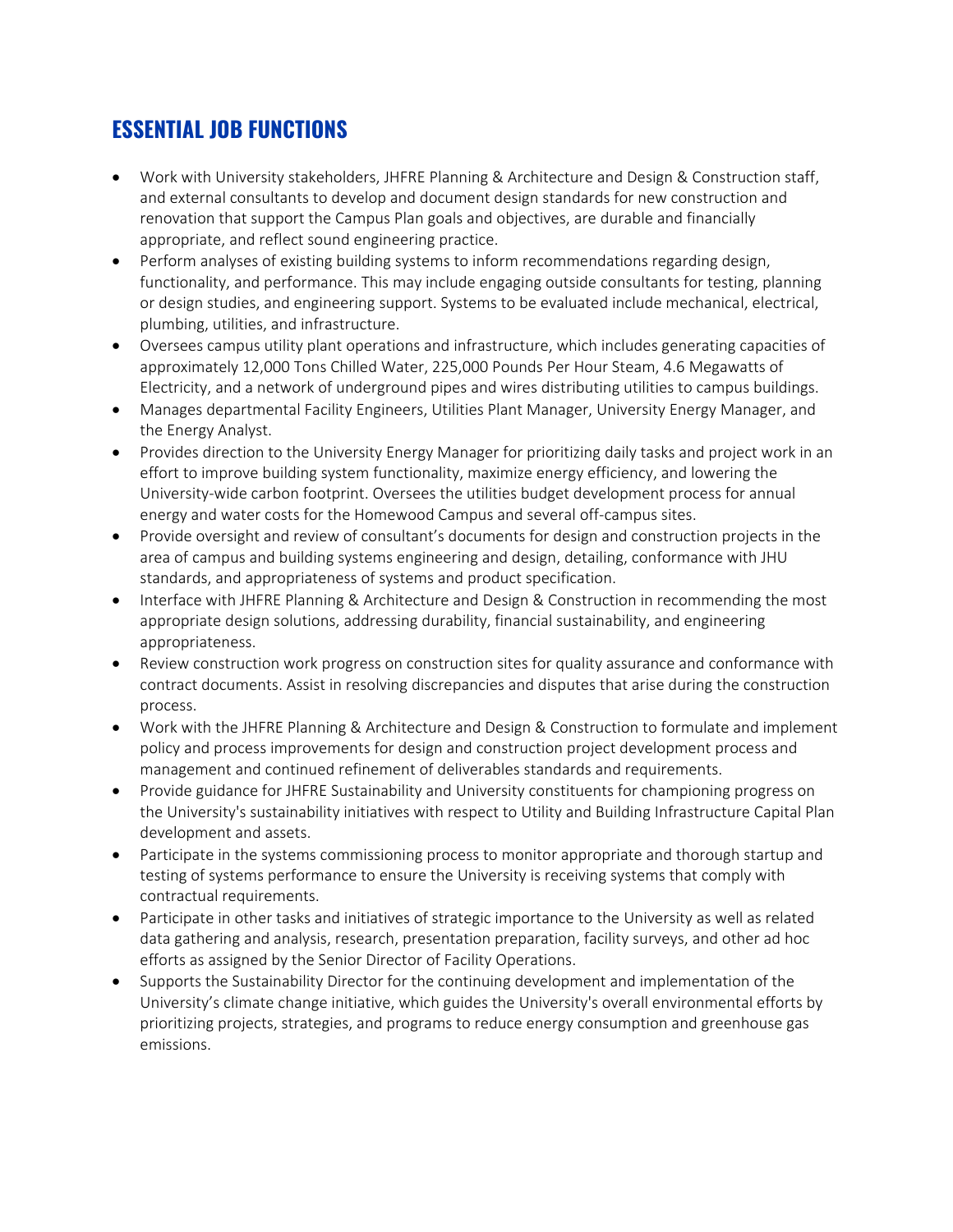### Scope of Responsibility

- Identify, develop, and implement strategic engineering planning initiatives in the context of the Capital Plan, evolving regulatory requirements, and market conditions.
- Guide Utility Plant operations to ensure reliable, efficient, and safe practices are continuously implemented.
- Guide and review campus and building engineering efforts in support of the university's Capital Plan.
- Guide and manage development of engineering standards and deliverables requirements, and project management policies and processes.
- Guide energy procurement.
- Guide the University's energy management objectives.

#### Decision Making

- Prepares information for decision making by senior leadership and trustees.
- Provides direction to project managers, consultant design teams, JHFRE Facility Operations, and other JHU constituents on engineering design, materials, systems, solutions, and standards in support of sound economic and engineering design principles.
- Carries out duties and responsibilities with limited supervision. Makes decisions and establishes work priorities on complex, problem-solving operations.
- Prepares energy procurement recommendations to the Senior Director for Facility Operations

#### Communication

- Communicates with leadership, staff, colleagues at peer institutions, and vendors using effective oral and written communication skills, tact, and persuasion as appropriate.
- Builds camaraderie and alliances with a wide range of JHU constituents and has a collaborative and inclusive mentoring style of working well with others.
- The candidate must have the ability to communicate graphically through sketching, drafting, and marking up drawings.

#### Education, Licensing, and Certifications

- Bachelor's and/or Master's degree in Mechanical or Electrical Engineering.
- Professional Engineer license in the State of Maryland or a state with reciprocity preferred.
- LEED Accredited Professional preferred.

#### Experience

• Successful candidates will have at least ten years' experience in building and/or utility mechanical and electrical systems engineering and design work; specification of mechanical and electrical systems; experience with construction and renovation of a broad variety of building types and construction delivery methods; experience with working with mechanically sustainable concepts; the ability to use MS Office and AutoCAD; and a thorough understanding of architectural and engineering drawings.